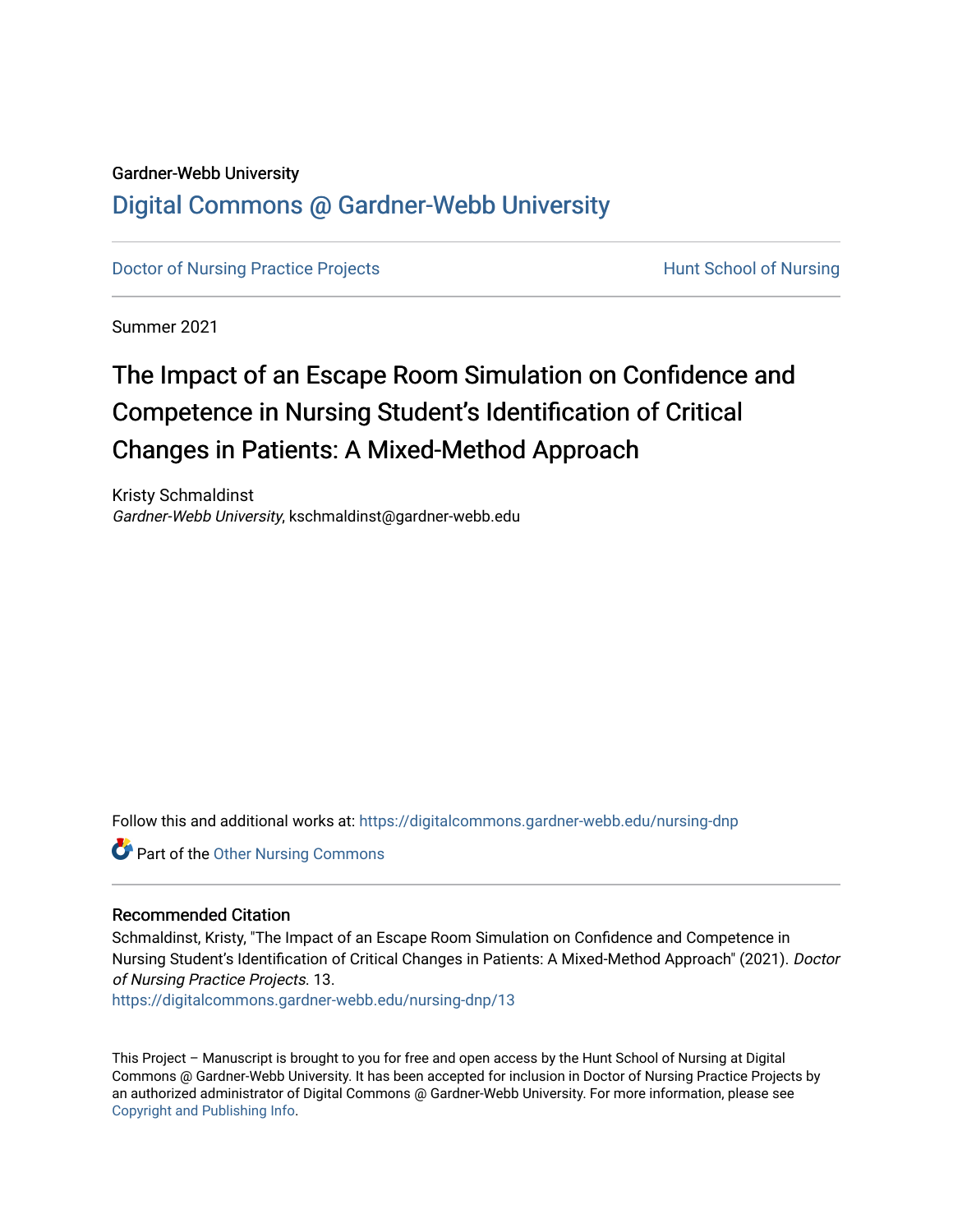# **The Impact of an Escape Room Simulation on Confidence and Competence in Nursing Student's Identification of Critical Changes in Patients: A Mixed-Method Approach**

Kristy Schmaldinst, MSN, RN-BC

A project submitted to the faculty of

Gardner-Webb University Hunt School of Nursing

in partial fulfillment of the requirements for the degree of

Doctor of Nursing Practice

2021

Submitted by: Approved by:

Kristy Schmaldinst, MSN, RN-BC Kathy Williams, DNP, RN

June 19, 2021 June 19, 2021 Date Date Date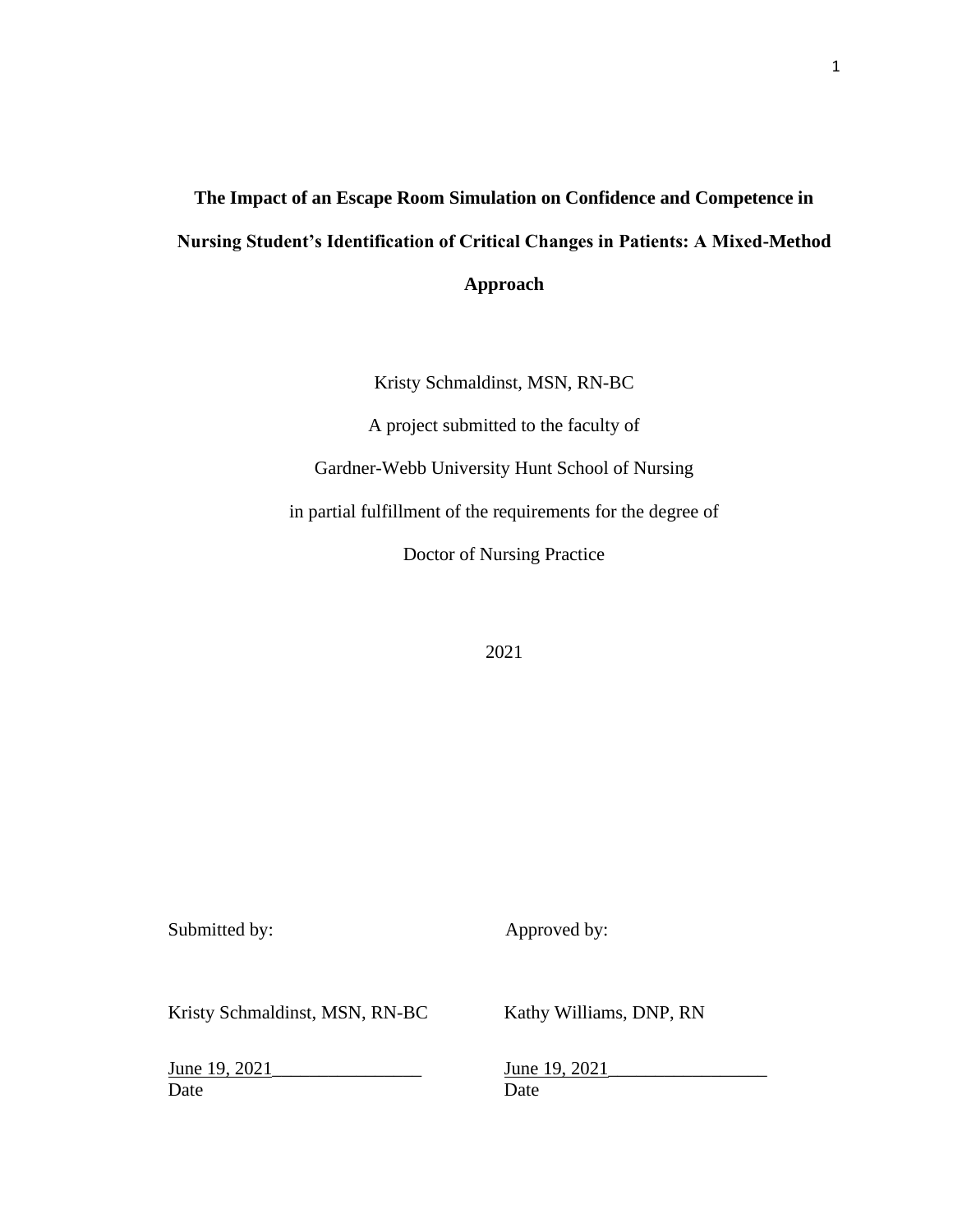# **Acknowledgements**

First and foremost, I would like to thank my husband and daughter for all of the love, support, and understanding during this time. I promise this is the last time I will go to school. I would also like to thank my chair, Kathy Williams, for all of her encouragement and her advice. In addition, I would like to thank Caitlin Lofton and Susan Furr, committee members, for all of your expertise and support with my project. I could not have done it without any of you!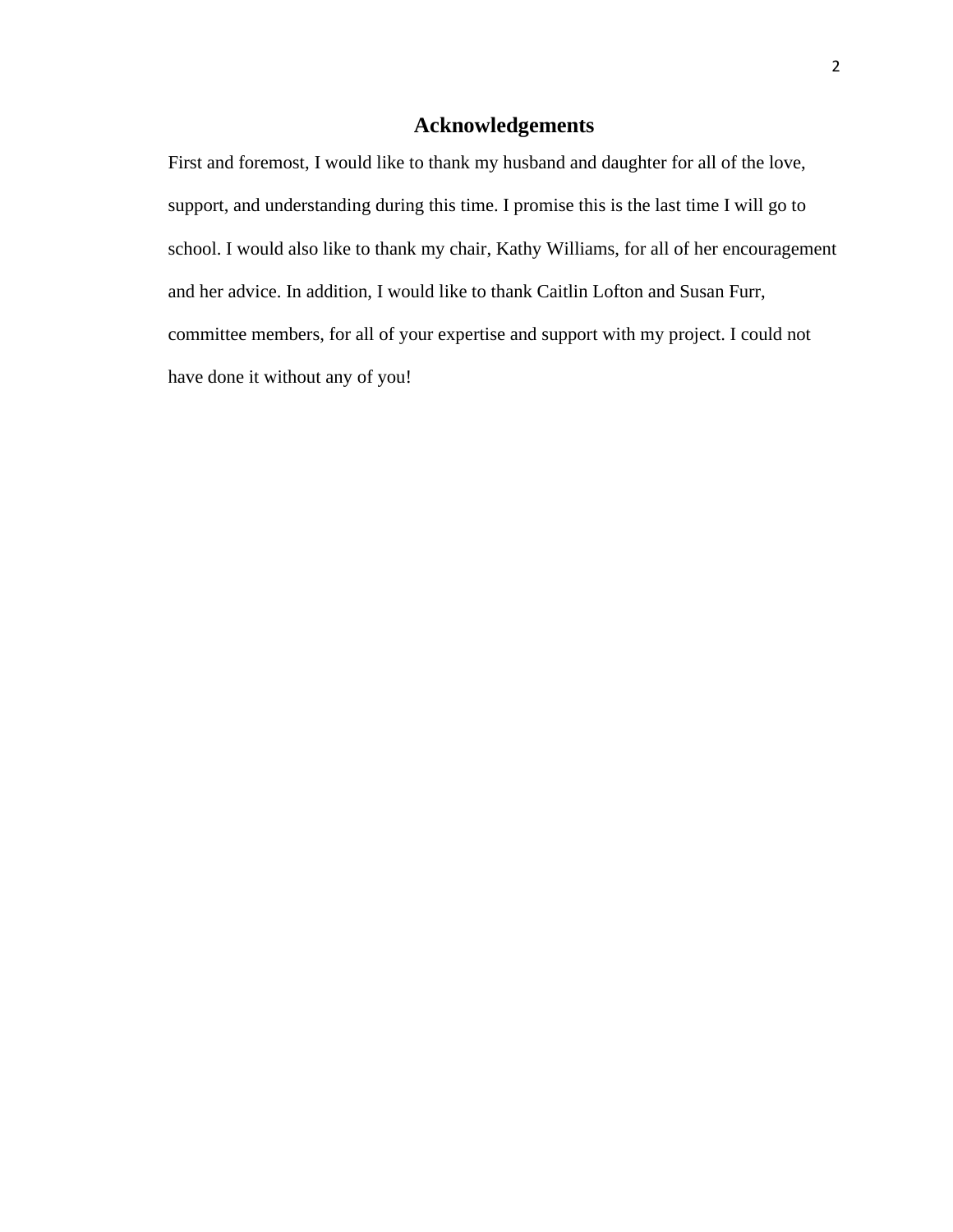©Kristy Schmaldinst 2021

All Rights Reserved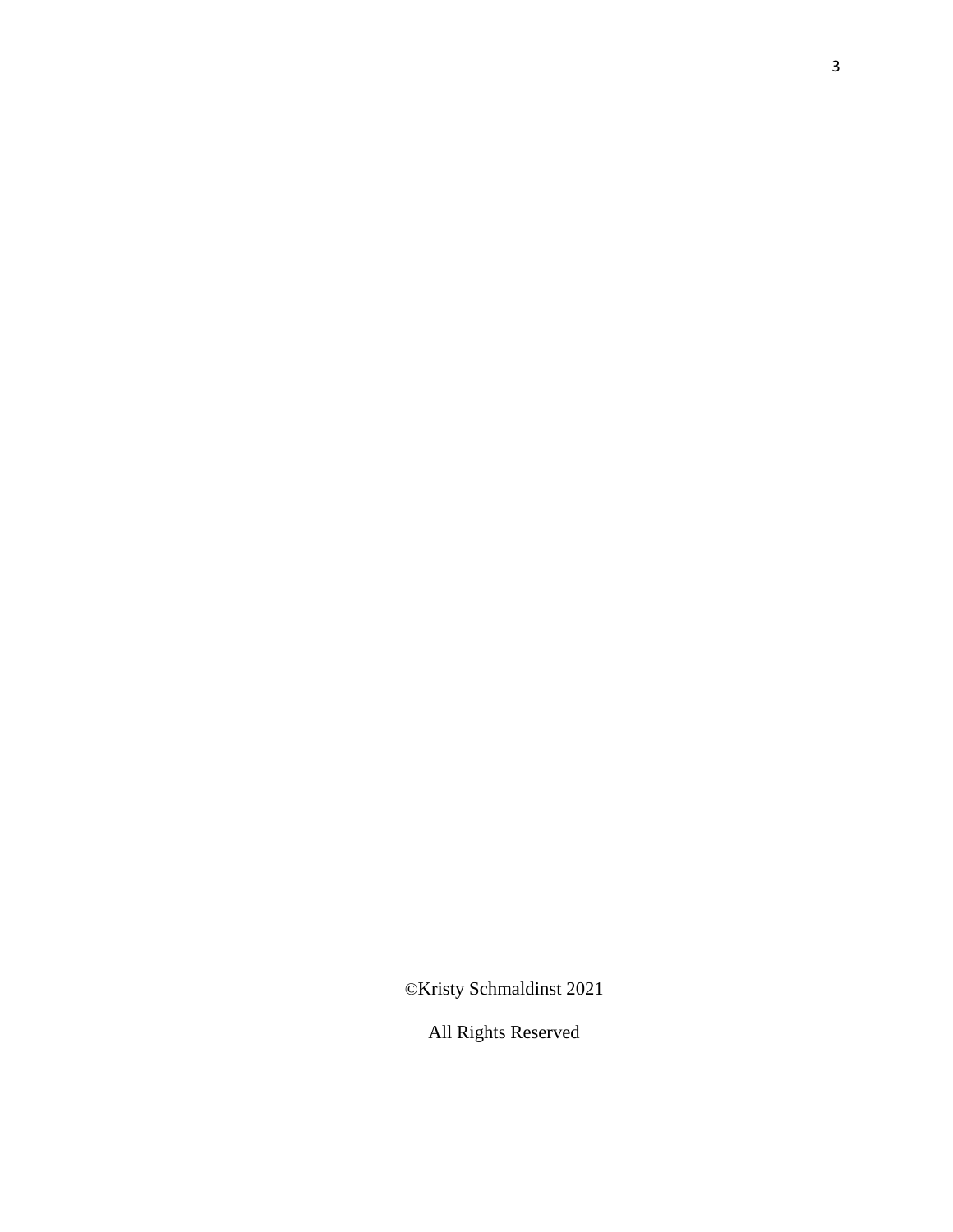# **Abstract**

# **Background**

The novice nurse takes time to show competency and confidence when implementing the new skills learned throughout their time in nursing school. With the increasing complexities of the healthcare system in the United States, it is necessary to ensure graduates are adequately prepared to handle critical situations. However, the ability of novice nurses to recognize critical changes in patients continues to be a hurdle that nursing faculty are attempting to address.

# **Objectives**

The objectives of this project were to explore the impact of an escape room simulation on student's confidence and competence in recognizing critical changes in patients.

# **Design**

A mixed-method quasi-experimental was used with a one group pretest and posttest design.

# **Settings**

The setting was a private university in rural southeastern United States which offers a four-year Bachelor of Science Nursing Program.

# **Participants**

The participants were Baccalaureate junior nursing students  $(N=13)$  were recruited from a convenience sample.

# **Methods**

The project consisted of a pretest, an escape room simulation, and a posttest. The Nursing Anxiety and Self-Confidence with Clinical Decision Making (NASC-CDM©) scale was used with permission, Krista A. White PhD, RN, CCRN-K, CNE, to measure participants' perception of their levels of self-confidence. An Escape Room Questionnaire was designed by the researcher to evaluate a number of variables, including student perceptions of competence with critical changes in patients, feelings during the escape room simulation, and student views about the most helpful aspects during the experience.

# **Results**

A descriptive statistics analysis indicated there was no statistically significant difference in participant's mean confidence scores. However, there was a reported increase (77%) in competence scores after the implementation of the escape room simulation.

# **Conclusion**

The use of an escape room simulation to increase confidence was not statistically supported. However, there was an increase in self-reported competence.

*Keywords:* escape room simulation, confidence in nursing students, competence

in nursing students, nursing education, critical changes in patients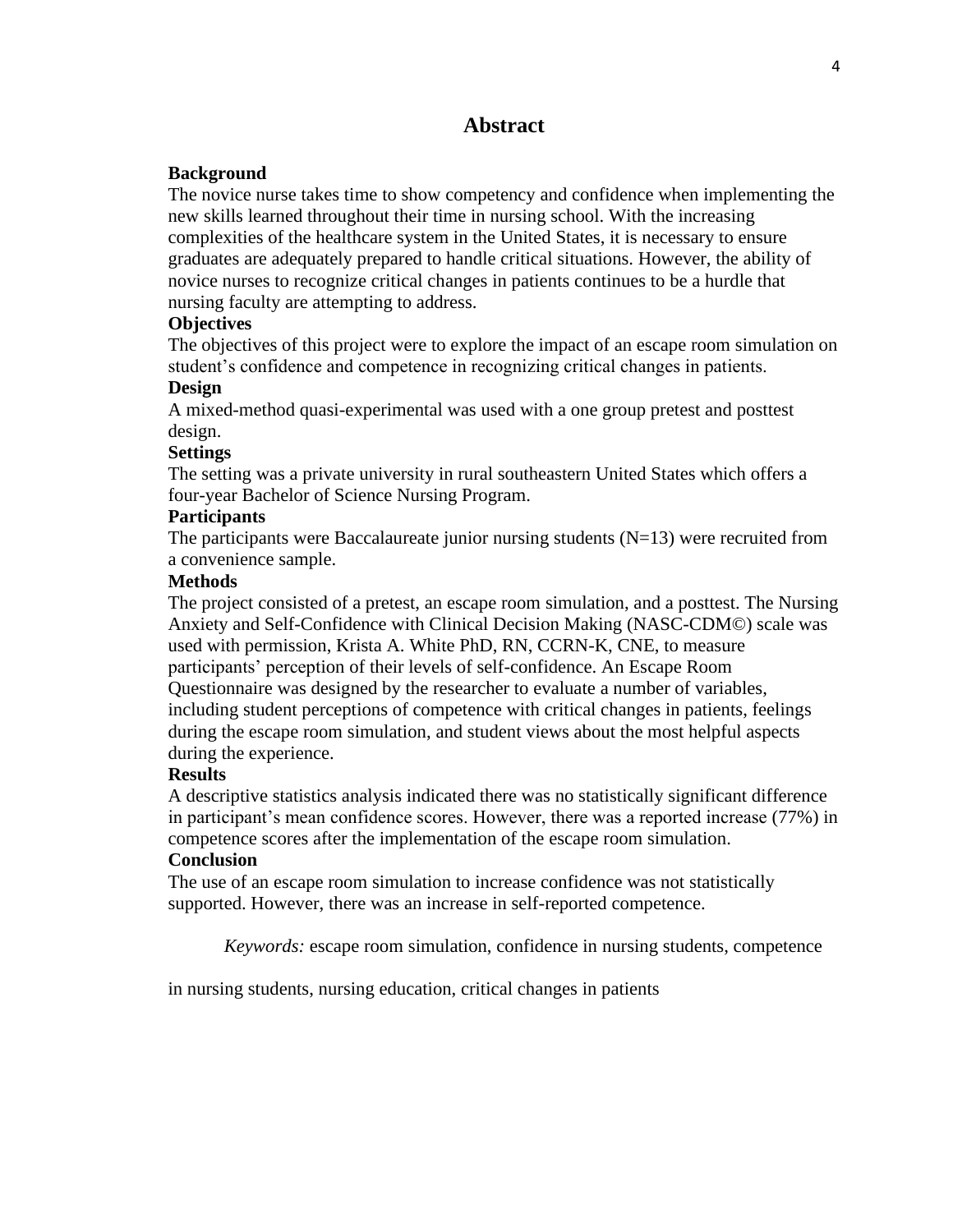# **The Impact of an Escape Room Simulation on Confidence and Competence in Nursing Student's Identification of Critical Changes in Patients: A Mixed-Method Approach**

### **1. Introduction**

New graduate nurses are expected to be prepared to apply clinical reasoning and clinical practice skills to competent nursing problem solving actions. Clinical practice assignments allow students a great opportunity to apply the skills learned in the classroom and laboratory settings. However, due to the competition for and limited availability of clinical sites, there is an increased need for alternative methods that ensure implementation of necessary skills needed in identifying critical changes in patients. According to the Carnegie National Study of Nursing Education, there are new methods that should guide educators; one of which is a more contextualized and productive way of thinking (Benner, 2015). This can increase the students understanding of prioritization within certain situations. A need to fill the void of clinical-practice gaps and increase new ways of looking at patient issues can be addressed with an escape room simulation. This game-based learning scenario allows students to utilize theoretical and clinical knowledge while using puzzles and clues to "escape" the simulation.

#### **2. Background/literature**

The novice nursing student takes time to show competency and confidence when implementing the new skills learned throughout their first year in nursing school. Decreased confidence and competence in new nurses have been shown to decrease successful transition into practice (Kaihlanen et al., 2019). The transition into practice can be a demanding and overwhelming experience, leading to higher nurse turnover rates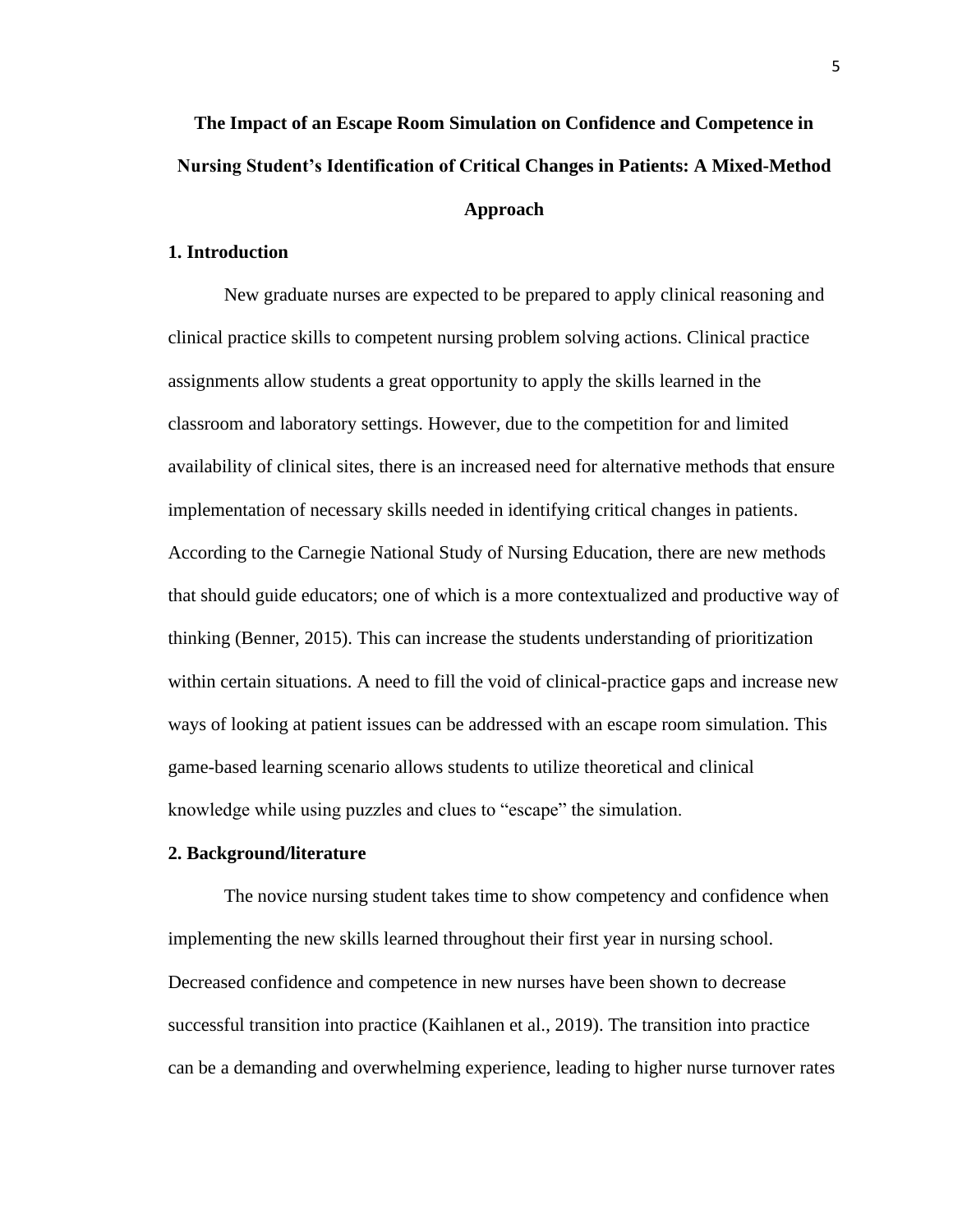and lower satisfaction of new graduate nurses (Eckerson, 2018). During nursing education, a student is exposed to a combination of classroom educational experiences along with the opportunity to apply this knowledge in a clinical setting. Due to the inability to control the clinical practicum experience and the variety of clients during clinical rotations, a theory-practice gap exists. Simulation scenarios have been shown to be an effective pedagogy to fill this void (Karkada et.al, 2019). One quasi-experimental study showed significant statistical findings that using simulation with novice nursing students not only improved their practical skills, but also had a significant impact on their competence (Karkada et al., 2019). In addition, the commercial escape room can be adapted to the healthcare setting. Utilizing this game-based approach to a patient scenario has proven to show positive results related to knowledge and teamwork with undergraduate nursing students (Adams et al., 2018). Although many studies have shown a positive outcome in the healthcare settings with the utilization of an escape room, limited research is available related to nursing education.

#### **2.1 Theoretical Foundation**

The main theoretical undertone that relates to this project is Patricia Benner's Philosophy of Caring and Expert Nursing Practice (George, 2011). Patricia Benner's Philosophy of Caring and Expert Nursing Practice reflects five different levels as a theoretical basis to identify the development of nurses on a professional level (George, 2011). These stages include: Novice, Advanced Beginner, Competent, Proficient, and Expert. An escape room simulation scenario allows for the student nurse to practice new skills and clinical reasoning in a safe environment while eliminating the risk of practicing on live patients (Mahoney et al., 2013). During the Advanced Beginner stage, the nurse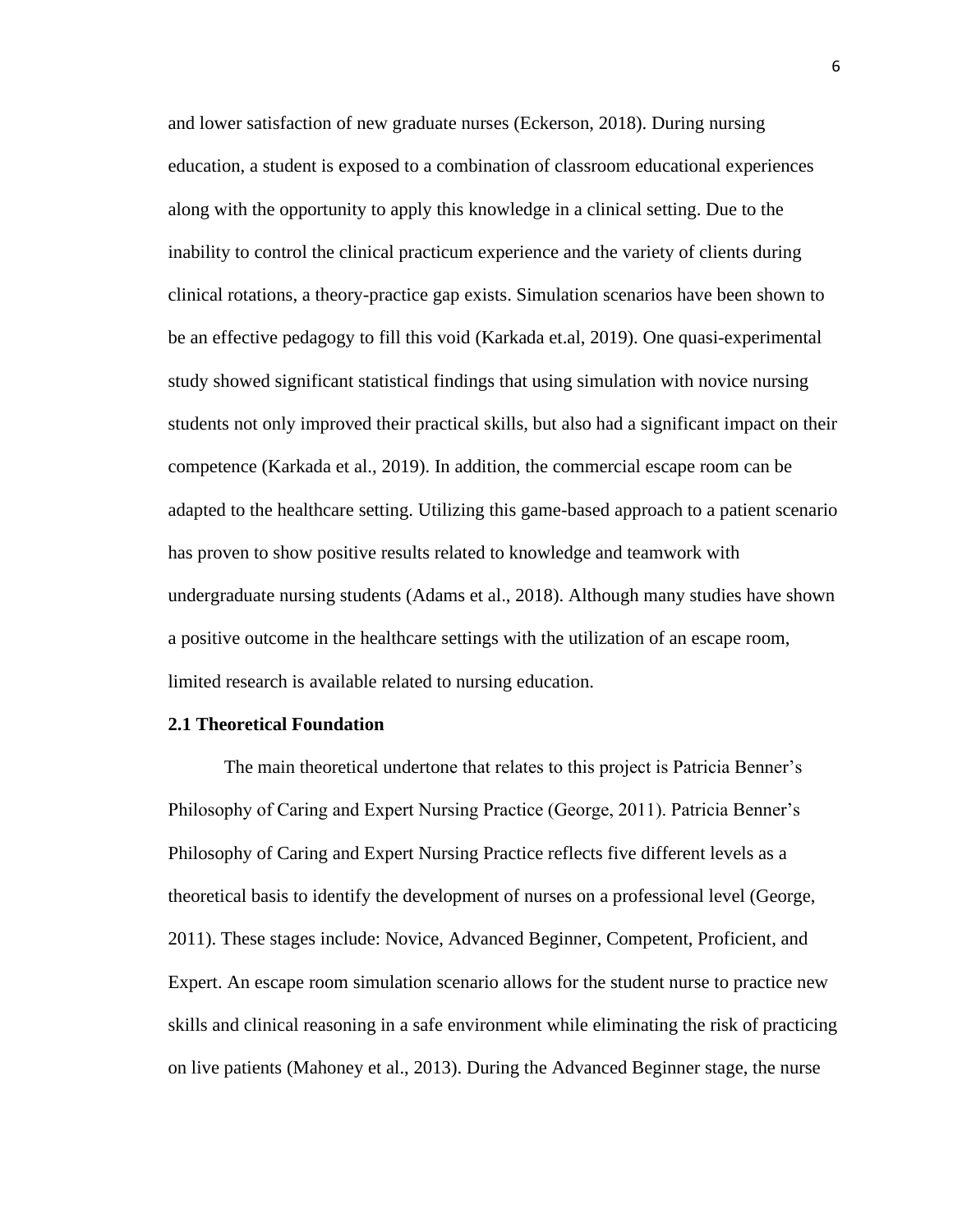would recognize changes in the clinical state but is unable to identify how to act upon those changes (George, 2011). A recent study demonstrated the use of simulation to have a positive outcome in improving the confidence, competence, and ability of student nurses to recognize deteriorating patients (Goldsworthy, 2019). Another theoretical underpinning of this project was David Kolb's Experiential Learning Theory. Applying Kolb's Experiential Learning Style to simulation scenarios such as an escape room simulation can benefit multiple types of learners. Benefit of the Kolb's Theory of Experiential Learning is how it allows for the application in four different types of learners. Simulation also allows for many different types of learners to be reached (Chapman, 2020).

#### **3. Methods**

#### **3.1 Project Design**

This project used a mixed-method approach. The intent of the quantitative component was to determine if and escape room simulation was effective in increasing student confidence in identifying critical changes in patients, hypothesizing a positive result. A quasi-experimental methodology was chosen using a pretest and posttest design. The qualitative element was used to examine the student's perceptions of competence following the intervention along with their opinion of the educational strategy.

#### **3.2 Participants**

Participants of this project was composed of second semester Bachelor of Science degree nursing students from a rural university in North Carolina. Participation in the evaluation of this project was voluntary, and written consent was obtained. All students enrolled in the course agreed to participate. The students consisted of both men and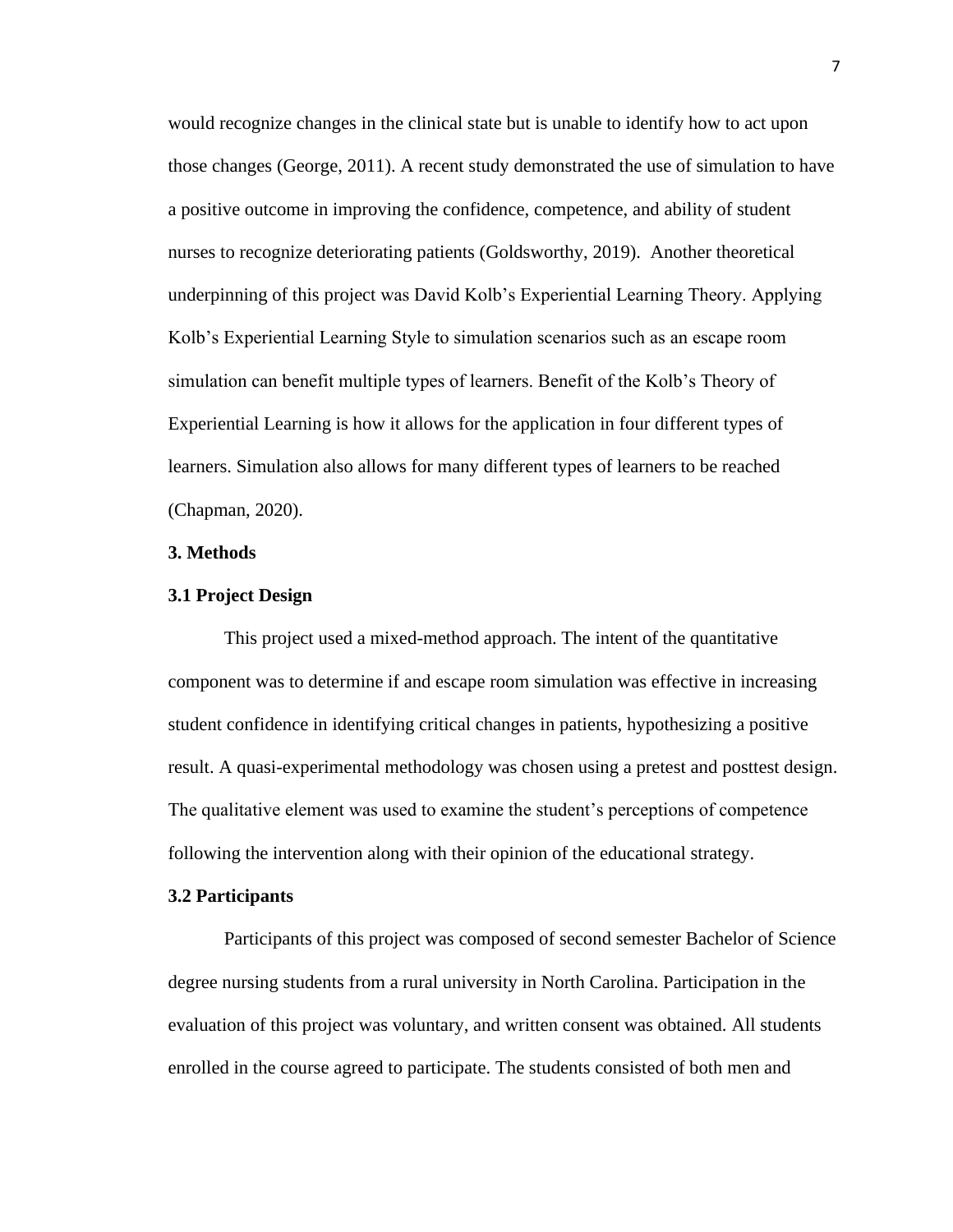women; 8% were men  $(n=1)$  and 92% were women  $(n=12)$ . Approval from the university's institutional review board was obtained prior to starting.

#### **3.3 Instruments**

#### *Confidence Tool*

The Nursing Anxiety and Self-Confidence with Clinical Decision Making (NASC-CDM©) scale was used with permission, Krista A. White PhD, RN, CCRN-K, CNE. The purpose of this self-report quantitative instrument was to measure participants' perceptions of their levels of self-confidence and anxiety during the process of clinical decision making (CDM). The confidence tool was self-reported with 27 questions measuring confidence with various aspects of confidence. It is a 6-point Likert-type scale  $(6 =$  totally confident and 1= not confident). Possible confidence scores could range from 27 (not at all confident) to 162 (totally confident). Internal consistency reliability of the scale was assessed for each subscale (self-confidence,  $= .97$ ; anxiety,  $= .96$ ) (White, 2014). There are two subscales of the NASC-CDM© scale: self-confidence and anxiety. The anxiety data was not included in the evaluation process of this project.

#### *Escape Room Questionnaire*

The evaluation plan for the qualitative element, an Escape Room Questionnaire, was designed by the project leader to evaluate a number of variables, including student perceptions of competence with critical changes in patients feelings during the escape room simulation, and students' views regarding the most helpful strategy during the experience. The questionnaire was given to participants following the conclusion of the escape room experience. Trustworthiness was established by the project leader, exploring influences, and confirming subsequent actions through regular meetings with the team.

#### **3.4 Ethical Considerations**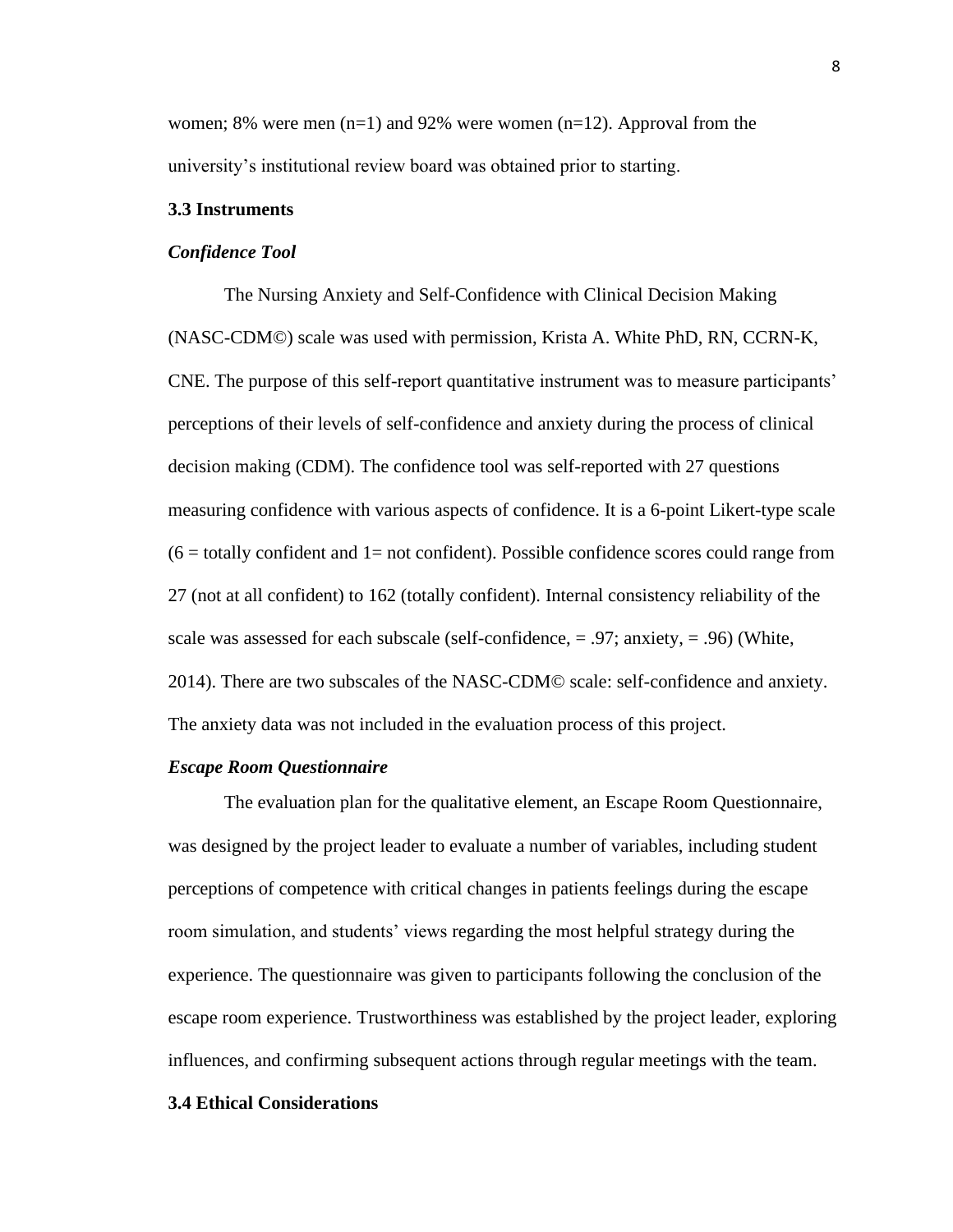Institutional Review Board (IRB) approval was obtained prior to the project implementation. The Escape Room Simulation was a required class activity, but participation in completing the evaluations of the project was voluntary and participants had the right to withdraw before submitting surveys or not participate at any time without penalty. They also had the right to refuse to answer any question(s) for any reason. Because this project involves anonymous surveys, the only time the participant could not withdraw is after the surveys had been collected. There was no way to identify the participants data at that time.

#### **3.5 Administration of the pretest**

Immediately after informed consent was obtained and prior to the prebriefing session of the escape room, participants were given time to complete the NASC-CDM© pretest scale. Once all the students had been given time to complete the surveys, the faculty member then entered the room. All pretests were placed in a locked box at the back of the room prior to scoring.

#### **3.6 Escape Room Simulation Procedure**

A prebriefing session included information about the data collection and informed consent was obtained immediately prior to beginning the simulation scenario. The presimulation assignment was then reviewed to help the students focus on the topics that were included in the scenario; chronic renal failure and suicidal ideations. The simulation escape room instructions were read to the students by the faculty member that completed the prebriefing session which included the goal of having to escape the morbidity and mortality meeting that would be required if they do not escape. Following the reading of the scenario, the simulation began with the students completing a crossword puzzle. The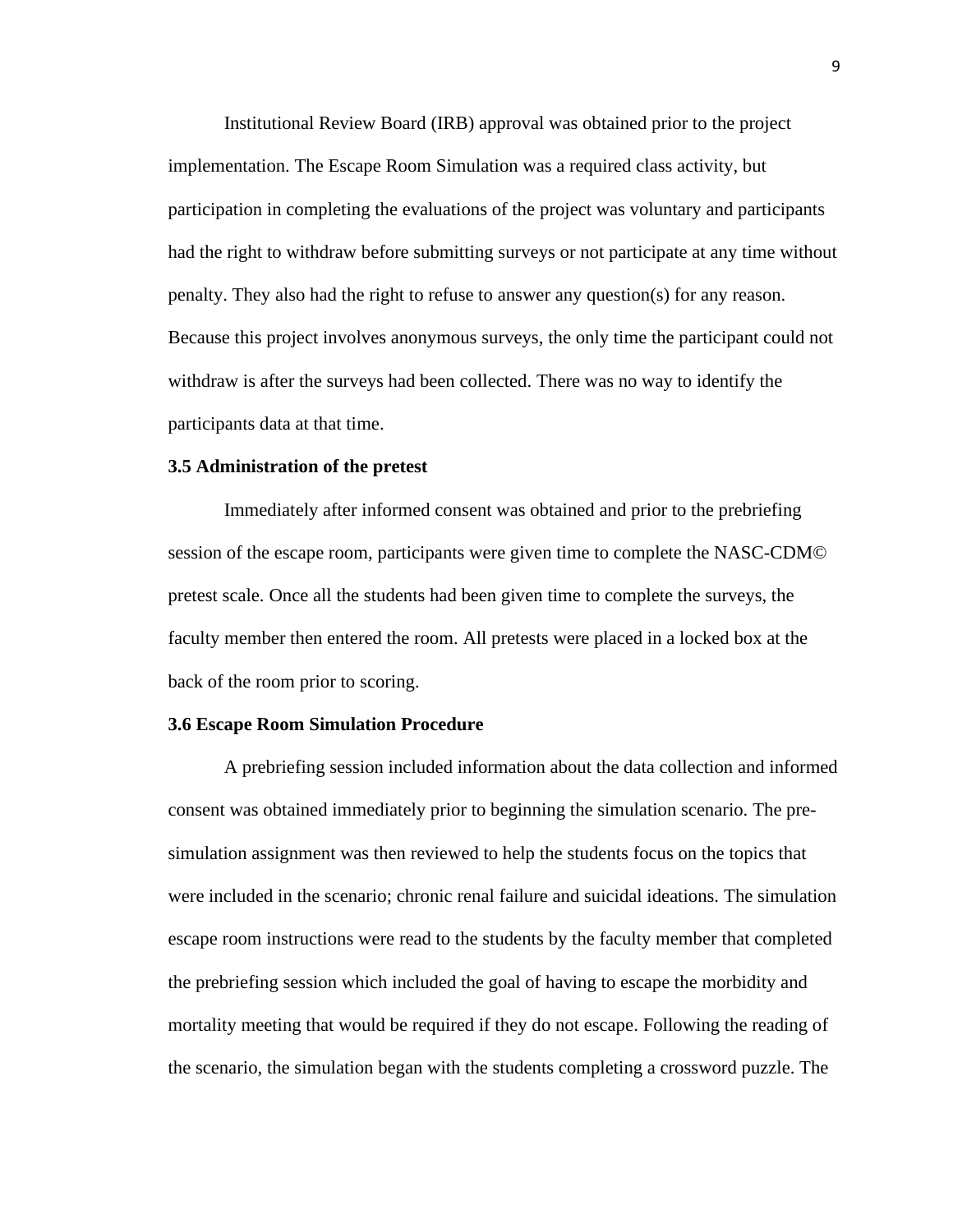answer revealed a word code to lock #1, which was highlighted on the puzzle by the faculty member. This lock allowed students access to the patients record. The students were then prompted to complete a head-to-toe assessment and begin to gather data, thus leading to the fact that the patient is disoriented and confused. Utilizing the situation, background, assessment and recommendation method, the students has to notify the provider of their findings. As a result, the provider ordered lab work, which allowed access to the next clue. The instructions included the need to treat the given blood sugar. In order to do that, the students needed to assemble a Tarsia puzzle with terms that needed to be matched up related to chronic renal disease. On the back of the puzzle a black light revealed the amount of insulin to be administered. This unlocked the next hemodialysis clue. Once solved, the students were informed of the final clue which prompted them to identify that the patient was having suicidal ideations due to their chronic medical diagnosis. The students needed to take immediate actions to set up suicide precautions to protect the patient. Completing this task allowed the students to successfully "escape" the simulation. This exercise required the students to recognize the critical assessment data, notify the provider, and ensure the patient receives treatment in a timely manner to prevent a decline in the patient. A debriefing session then took place where a discussion was held that included how the students felt about the scenario and any comments or concerns were discussed with the project leader during the session. A debriefing tool was completed. The post-simulation surveys were then given to the students for completion and collected by the students inserting the completed survey into a locked box outside the debriefing room. The surveys were color coded for differentiation of pre- and post-simulation surveys.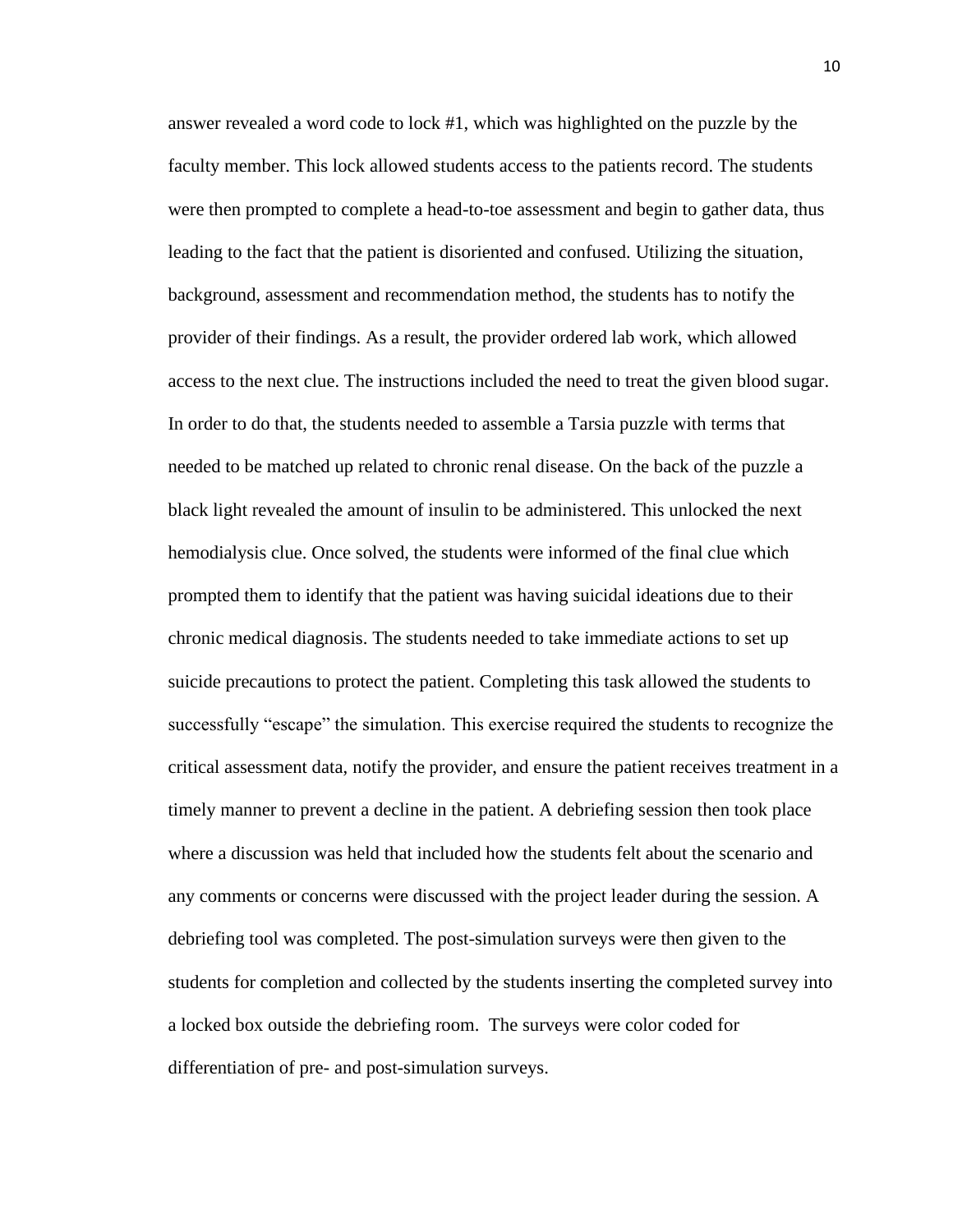#### **4. Data/results**

Data was analyzed using the Statistical Package for the Social Sciences (SPSS) version 21. A paired sample t-test was conducted to examine the difference in the pretest and posttest of the data. The result reveals that there is no statistically significant difference in the pretest and posttest  $(t (12) = -0.769, p > 0.05)$ . Due to the p-values being greater than 0.05 level of significance, and can conclude that the mean for pretest  $(M =$ 113.00,  $SD = 21.837$ ,  $N = 13$ ) is not significantly different from the mean of posttest ( $M =$  $114.46$ ,  $SD = 21.919$ ,  $N = 13$ ).

The NASC-CDM© was validated to identify different dimension for specific focus areas of confidence. One dimension analyzed was dimension 3; Knowing and Acting. This dimension looked at the mean score of specific questions to distinguish a high level of knowing and acting. The sample test was conducted to examine the difference in the dimension 3 pretest and posttest. The result reveals that there is no statistically significant difference in the dimension 3 pretest and posttest  $(t(12) = -0.606$ ,  $p > 0.05$ ). This means that the p-values is greater than 0.05 level of significance and can conclude that the mean for pretest  $(M = 27.92, SD = 5.604, N = 13)$  is not significantly different from the mean of posttest  $(M = 29.31, SD = 5.907, N = 13)$ .

The Escape Room Questionnaire was analyzed and did not result in any negative comments. Some statements given by the students to describe their experience following the escape room simulation included *exciting, challenging,* and *enlightening.* Of the 13 students that completed the escape room simulation,  $77\%$  (n=10) reported feeling competent in detecting critical changes in patients, 15% (n=2) felt this somewhat improved their confidence, and  $8\%$  (n=1) reported the simulation did not improve their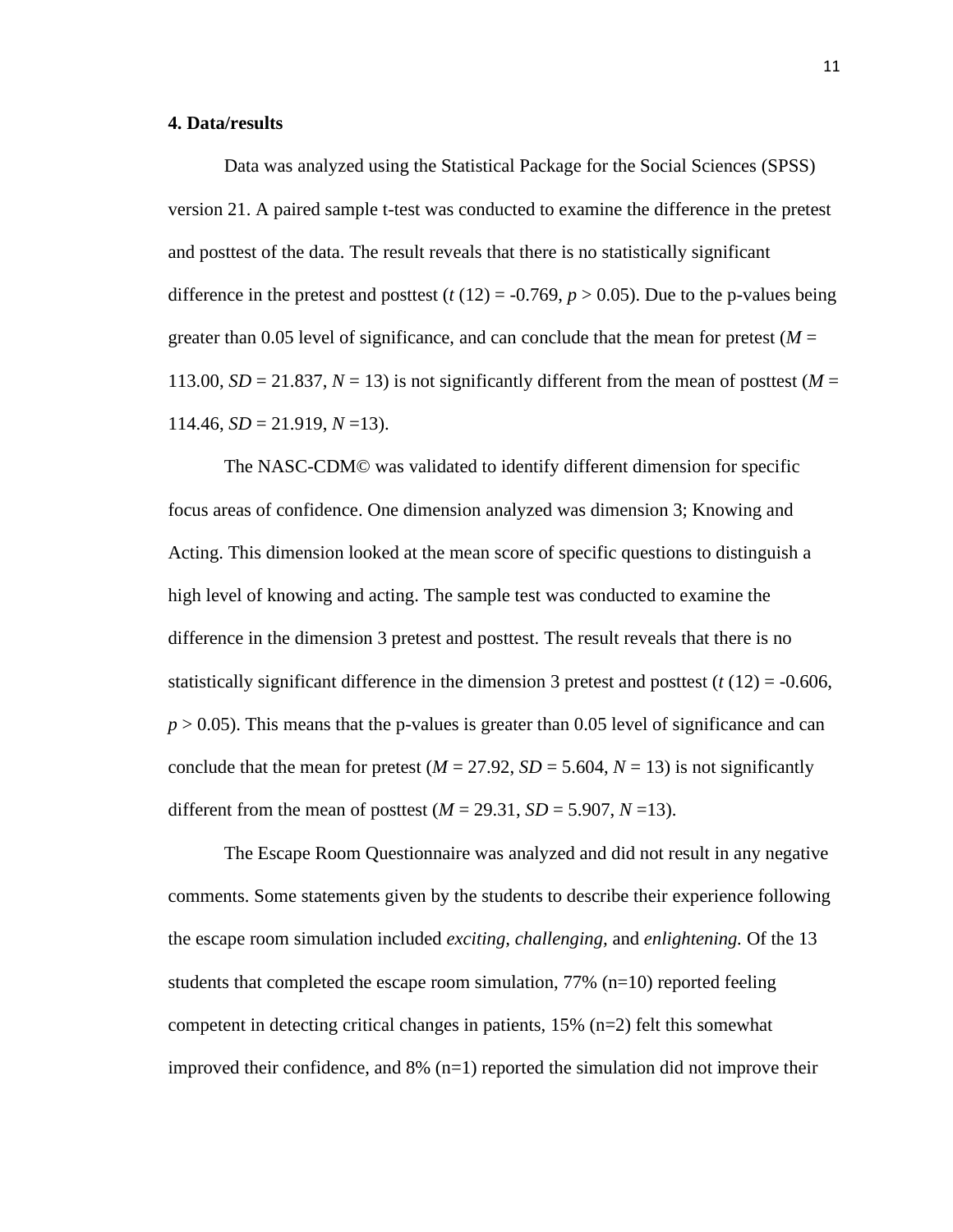confidence. Students' statements about what benefited them most about the experience included "forced me to think outside of the box to detect critical changes," and "working with my team members to interpret critical data".

### **5. Discussion**

It is necessary that nurse educators today utilize experiential learning to help students prepare to learn and use knowledge in particular situations (Benner, 2007). The purpose of this project evaluation was to determine if there was a statistical difference with confidence and competence in identification of critical changes in patients through the use of an escape room simulation. Statistical analysis did not support using an escape room simulation to help with confidence in identifying critical changes. Although this survey data did not yield statistical significance related to confidence, many positive outcomes were voiced by the students related to competence. According to Morrell and Eukel (2020), using an escape room simulation has shown positive outcomes with the application of critical skills and knowledge.

The limitations to this study included the small convenience sample( $n=13$ ), so it is unclear if the perceptions by the students would be duplicated. Also, since the study was at a single educational institution carrying its own specific population, further studies would be needed to investigate if other nursing schools would yield similar results. In addition, implementation of the project was limited to baccalaureate nursing students at a private university and examined increased confidence only related to an escape room simulation. It is unclear if other simulation methods might lead to increased confidence.

# **6. Conclusions**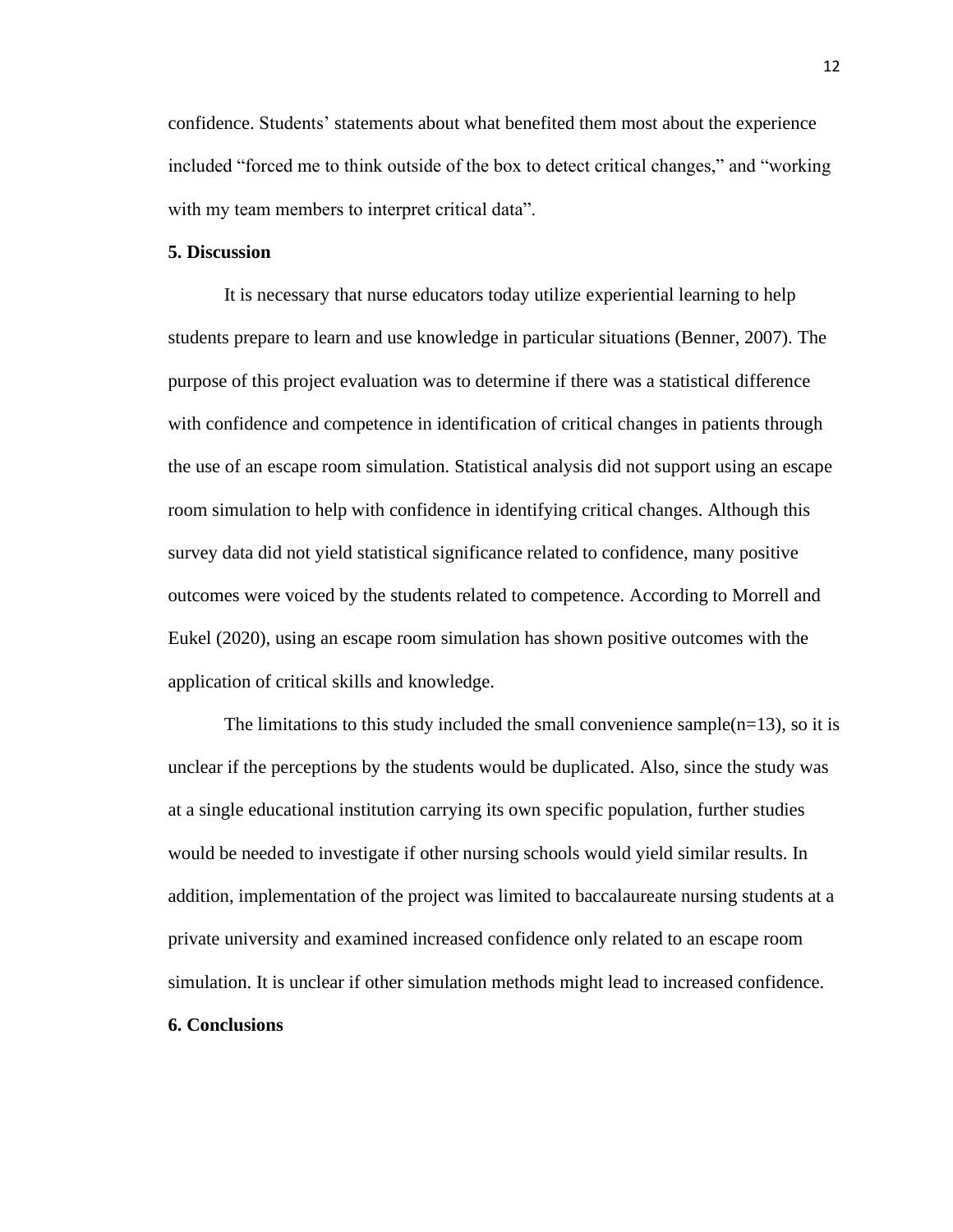The purpose of the escape room simulation was to examine the impact on undergraduate nursing student's confidence and competence in identifying critical changes in patients. There was no statistical significance between the mean competence scores of the pre and post test groups, as measured by the NASC-CDM©. The use of an escape room simulation related to confidence was not supported. However, positive results were reported in relation to competence. Current literature supports the use of escape room simulation for knowledge; however, research supporting other skills is lacking.

Recommendations for continued use of an escape room simulation include multiple teaching modalities to determine their effects on confidence in identifying critical changes in patients. The project leader intends to continue to examine different methods in improving confidence in prelicensure nursing students with the use of simulation. In addition, different aspects of the application of an escape room simulation will continue to be assessed.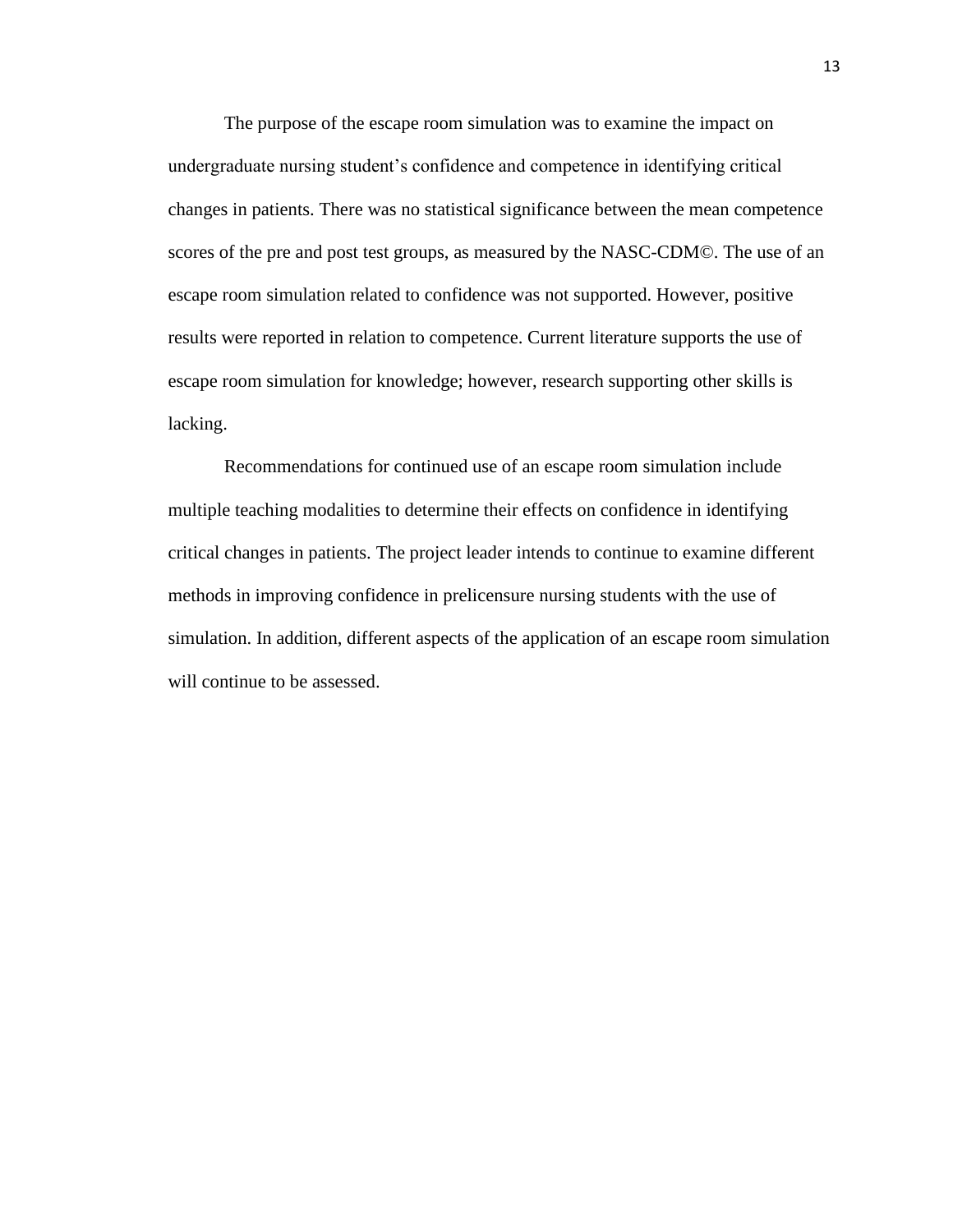#### **References**

- Adams, V., Burger, S., Crawford, K., & Setter, R. (2018). Can you escape? Creating an escape room to facilitate active learning. *Journal for Nurses in Professional Development, 34*(2), E1–E5. https://doi.org/10.1097/NND.0000000000000433
- Benner, P. (2015). Curricular and pedagogical implications for the Carnegie Study, educating nurses: A call for radical transformation. *Asian Nursing Research, 9*(1), 1–6.<https://doi.org/10.1016/j.anr.2015.02.001>
- Chapman, A. (2020). *Kolb's learning styles.* Businessballs.

<https://www.businessballs.com/self-awareness/kolbs-learning-styles/>

Eckerson, C. M. (2018). The impact of nurse residency programs in the United States on improving retention and satisfaction of new nurse hires: An evidence-based literature review. *Nurse Education Today*, *71*, 84–90.

<https://doi.org/10.1016/j.nedt.2018.09.003>

- Goldsworthy, S., Patterson, J. D., Dobbs, M., Afzal, A., & Deboer, S. (2019). How does simulation impact building competency and confidence in recognition and response to the adult and pediatric deteriorating patient among undergraduate nursing students? *Clinical Simulation in Nursing, 28,* 25–32. https://doi.org/10.1016/j.ecns.2018.12.001
- George, J.B. (2011) *Nursing theories: The base for the professional nursing practice.*  Boston: Pearson.
- Kaihlanen, A.-M., Salminen, L., Flinkman, M., & Haavisto, E. (2019). Newly graduated nurses' perceptions of a final clinical practicum facilitating transition: A qualitative descriptive study. *Collegian*, *26*(1), 55–61. https://doi.org/10.1016/j.colegn.2018.03.003